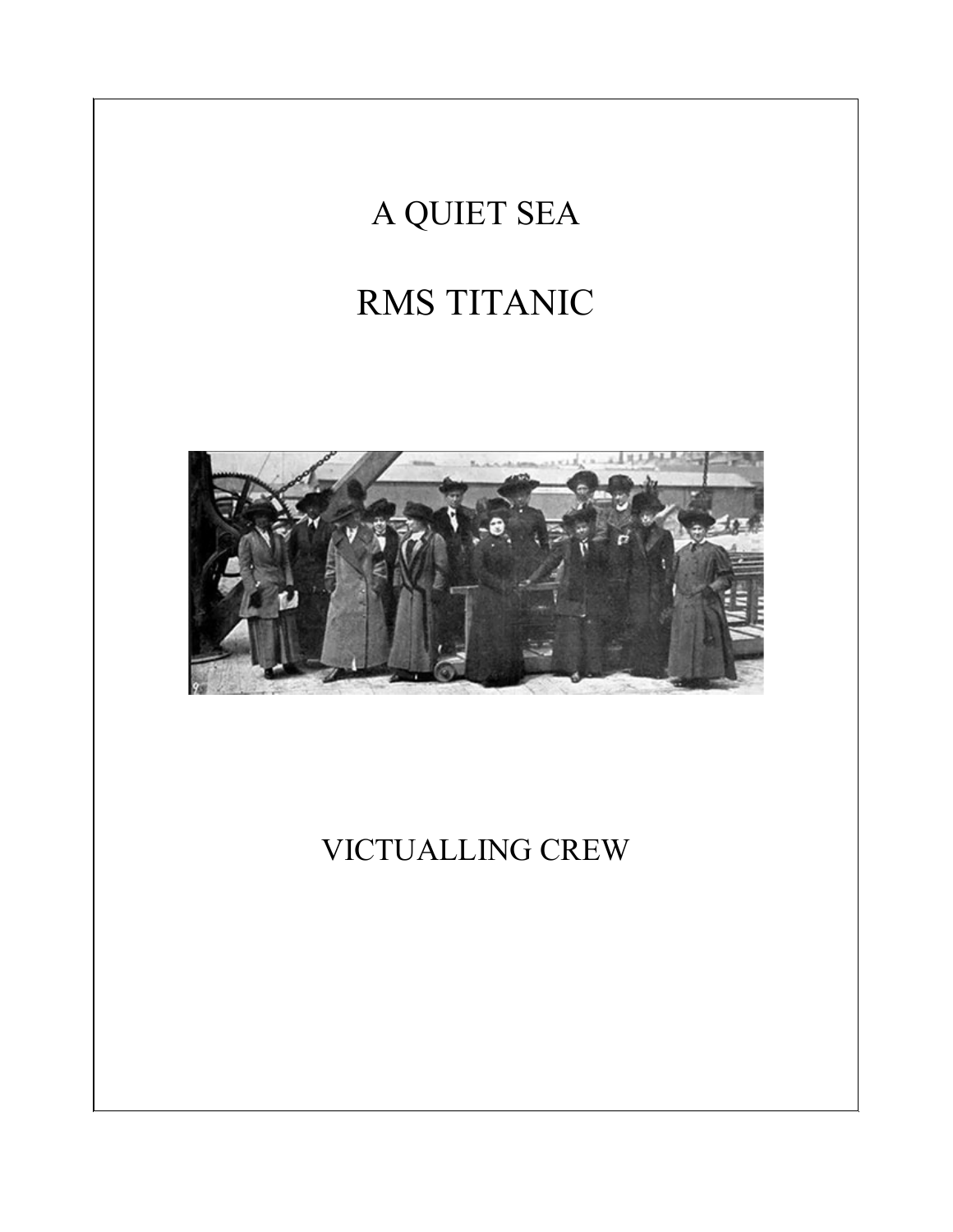## THE VICTUALLING CREW

The needs of a transatlantic liner are similar to those of a small town—but one that is being steered and driven through the sea at over 25 miles per hour. To function efficiently, the crew must be skilled in a variety of professions and trades. Navigation and engineering may be most obvious. But the health and contentment of the ship's passengers are also important, and this is the responsibility of the victualling crew. Before a ship sails, it must be fully stocked and, in the case of coal burning ships like Titanic, thoroughly cleaned after refueling.

Titanic's victualling crew of more than 500 was the largest department aboard ship. It took care of the crew and all three classes of passengers. There were about 330 stewards and 20 stewardesses including two restaurant cashiers and one Third Class Matron. (Some passengers had their own maids and valets.) These individuals were overseen by the purser, who on the Titanic was Herbert McElroy.



Titanic Purser, Herbert W. McElroy Photo Credit: Peggy Wirgau

McElroy had to ensure that the crew was accurately paid, passengers' valuables securely protected, and the ship well supplied with provisions. Only he had the keys to the alcohol. Each class had its own assistant purser. Not long after the collision, McElroy distributed possessions held in the safe to the frightened and demanding First-Class passengers.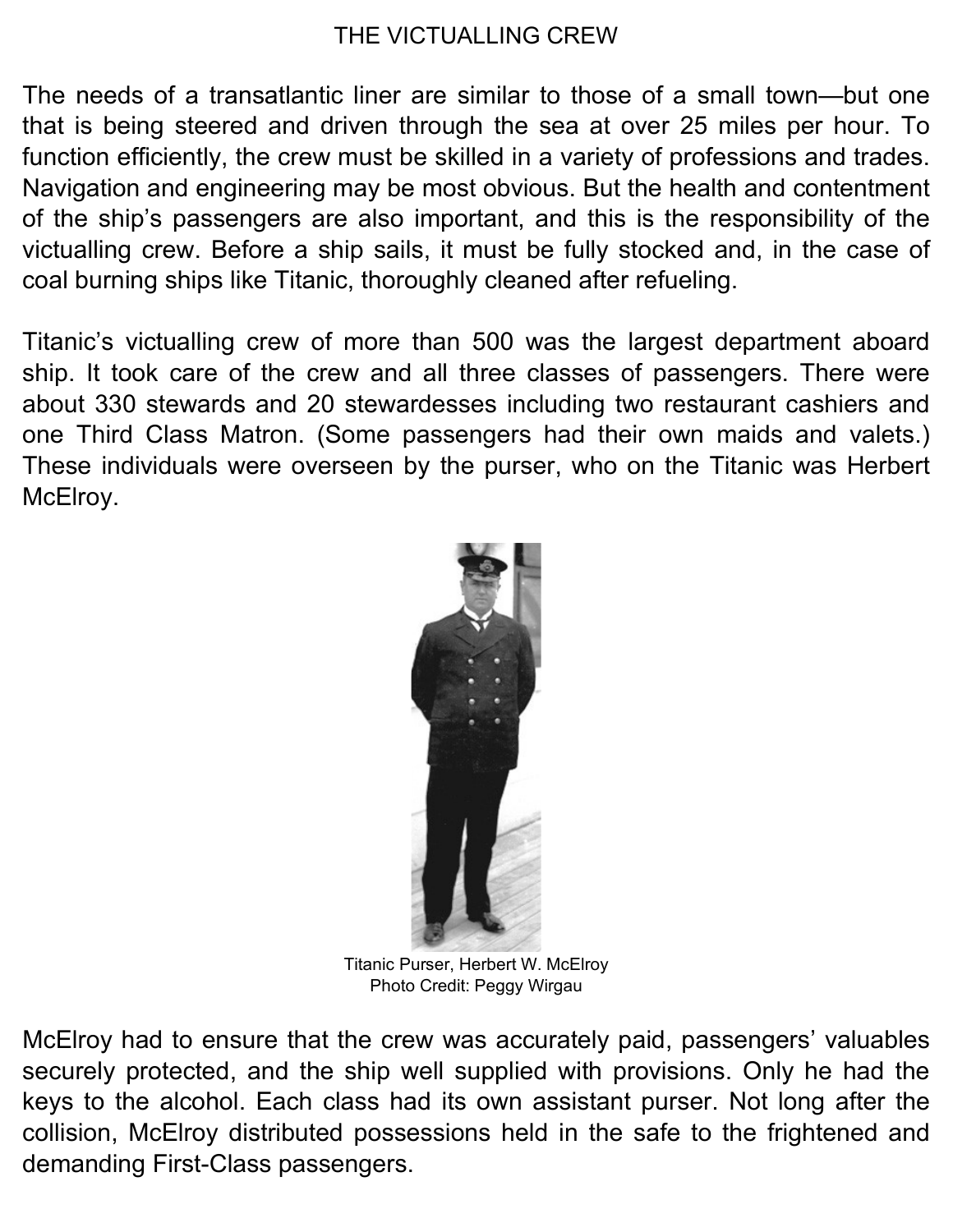The victualling department also included the ship's band, cooks, waiters, barbers, post office clerks, printers, wireless operators and bellboys. (There were 50 bellboys on Titanic; the youngest was 14.) Bellboys helped passengers with their luggage, ran messages and performed other duties upon request. During the evacuation of Titanic, they were initially told to stand by. When it became apparent that the ship was going to sink, they were told to save themselves. However, they also were told to stay away from the lifeboats. None survived. Several were last seen joking with passengers and smoking on the boat deck, a clear violation of the rules while on duty.



Titanic Bellboys Photo Credit: Pinterest

With Titanic's total capacity of more than 3500 persons, the victualling crew faced the formidable daily task of getting food prepared and distributed and tending to passengers. With this in mind, the ship was designed to provide smooth and rapid culinary service. In some areas, Titanic was fitted with small lifts connecting the various kitchens and pantries to the dining areas, making food delivery efficient. First Class passengers also had, for an additional fee, a separate restaurant that was operated as a concession by an Italian restauranteur. The only task not done on board was washing laundry. This was collected and placed in drying rooms, then washed in a facility ashore when the ship was in Southampton. Of the 500 service personnel on board, fewer than 20% survived the sinking.



Stewards F. D. Ray (left), W. Burke (right) with unidentified surviving crew member Library of Congress